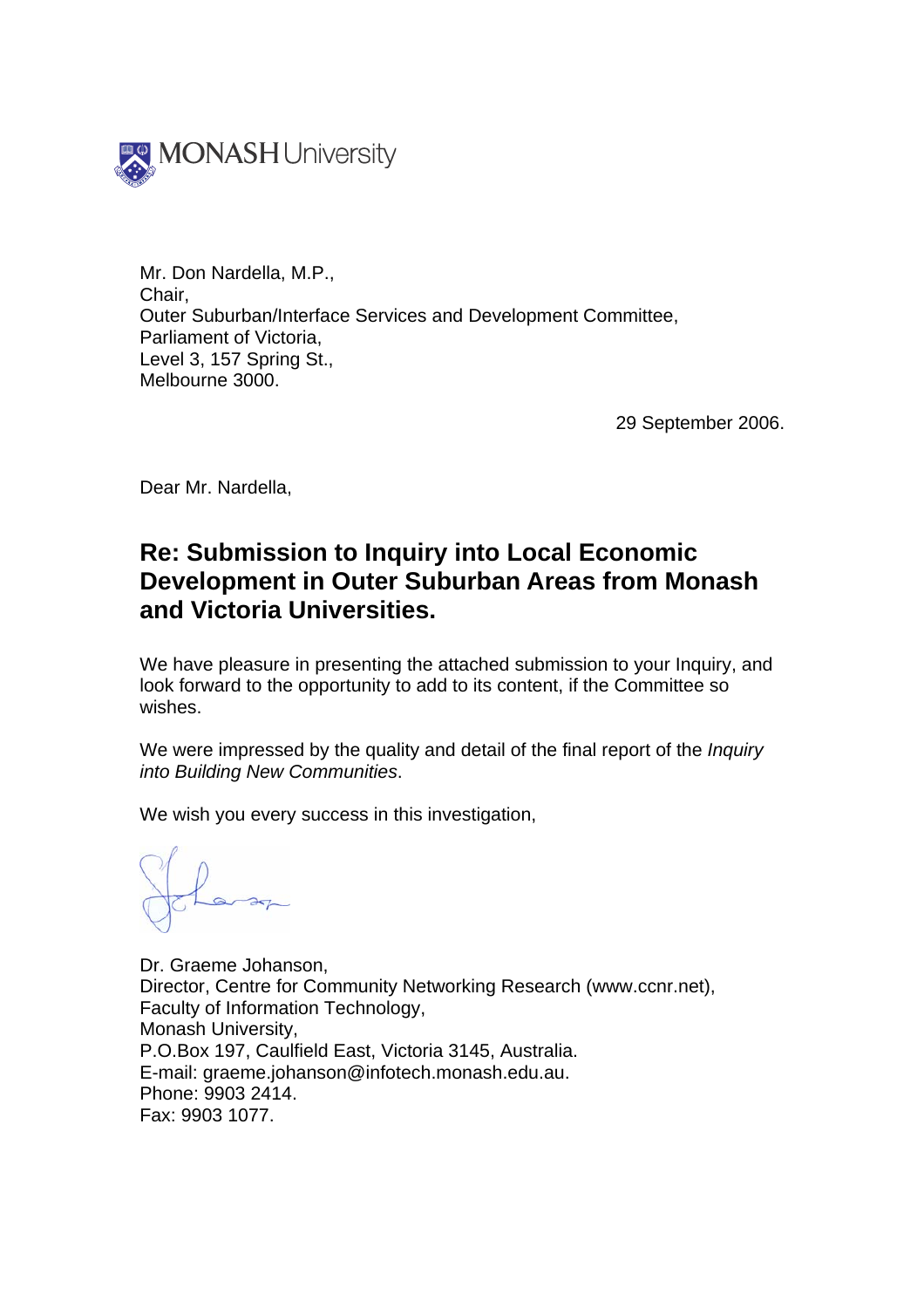



# **From:**

Dr Graeme Johanson *Centre for Community Networking Research Monash University* 

> Dr Stephen Burgess Dr Carmine Sellitto

*Electronic Commerce Research Unit, Victoria University* 

# **To:**

**Inquiry into Local Economic Development in Outer Suburban Areas.** 

**Date:** 27 September 2006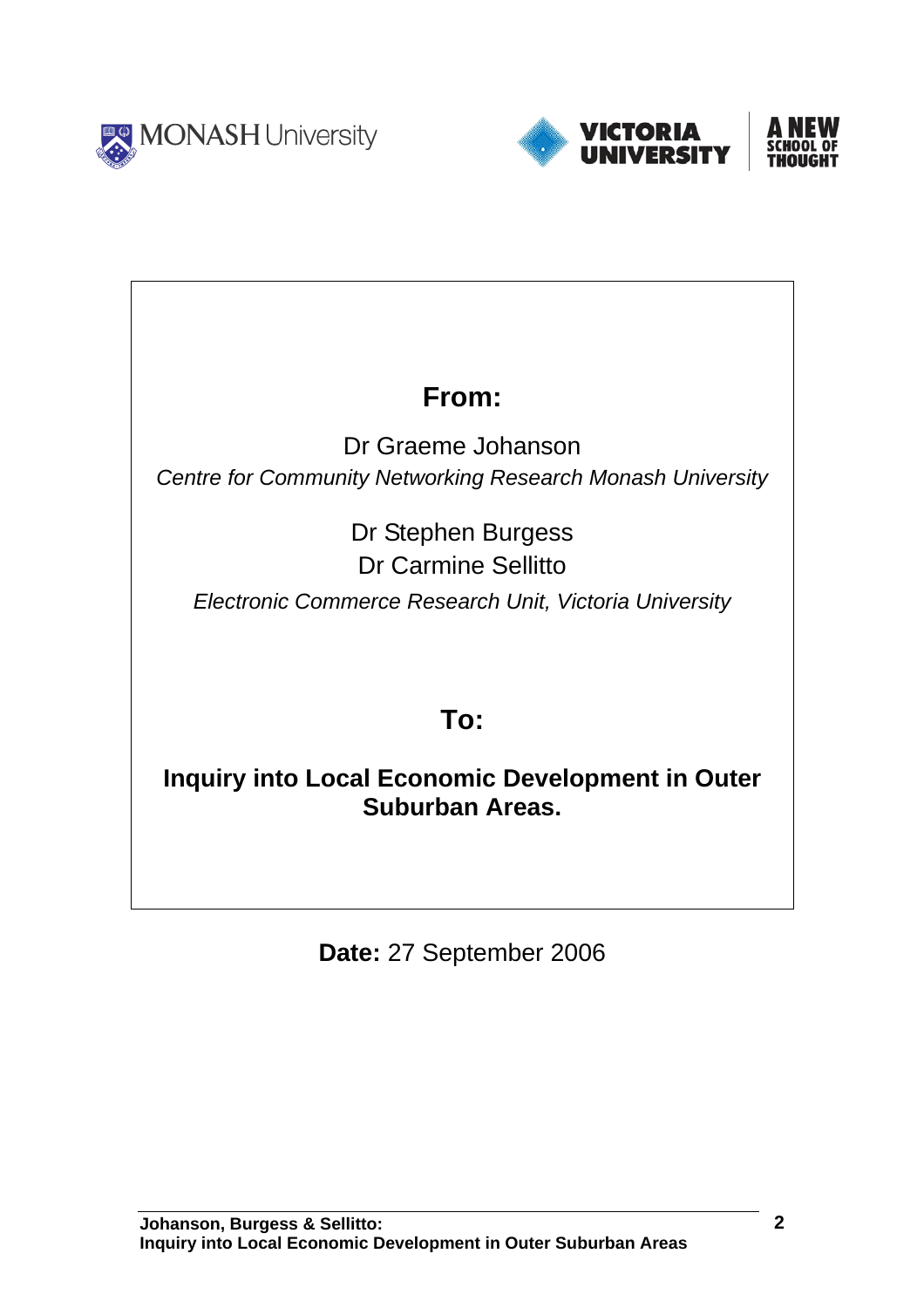# **Submission to Inquiry into Local Economic Development in Outer Suburban Areas**

## **Dr Graeme Johanson,**

Centre for Community Networking Research – Monash University

### **Dr Stephen Burgess, Dr Carmine Sellitto**

Electronic Commerce Research Unit – Victoria University

# **Collaborative Development**

In this submission, we advocate the role that community-based organisations (CBOs) and small businesses play in contributing to local economic development in outer suburban areas. The activities of the Centre for Community Networking Research (relating to CBOs) and the Electronic Commerce Research Unit (to small businesses) have identified the benefits that can be achieved through the use of information and communications technologies (ICTs) to:

- Enhance social networking (by facilitating communication), and
- Improve organisational performance (through improving efficiencies and adding value to products and services).

Central to our approach is social network analysis, which focuses on the study of relationships, particularly those networks of strong and weak ties that bind communities internally and link them to broader society. These webs of networked relationships are important because it is through them that trust can be created. Trust is essential for healthy communities and is specifically a property of relationships. These networks are important not only in the creation of social capital, but also in exploiting its potential.

Not only that, there is a significant body of research, including that of Burt and Coleman<sup>[1](#page-2-0)</sup>, that demonstrates the important economic consequences of social networking at the organisational level. It is through such networks that they become aware of, and gain access to, the resources and opportunities they need to operate and to compete in the marketplace.

 $\overline{a}$ 

*We know that CBOs and small businesses are using the Internet.* 

*A 2003 study by CCNR indicated that almost 90% of Australian CBOs had Internet Access.* 

*A recent (2006) study by Sensis indicated that 90% of Australian small businesses had access to the Internet.* 

We are especially interested in how CBOs and small business build capacity for the effective use of ICTs for these purposes.

<span id="page-2-0"></span><sup>&</sup>lt;sup>1</sup> Burt. R (2000) The network structure of social capital. *Research in Organizational Behaviour*. 22: 345-423; Coleman, J. (1988) Social capital in the creation of human capital. *American Journal of Sociology*. 94: S95-S120.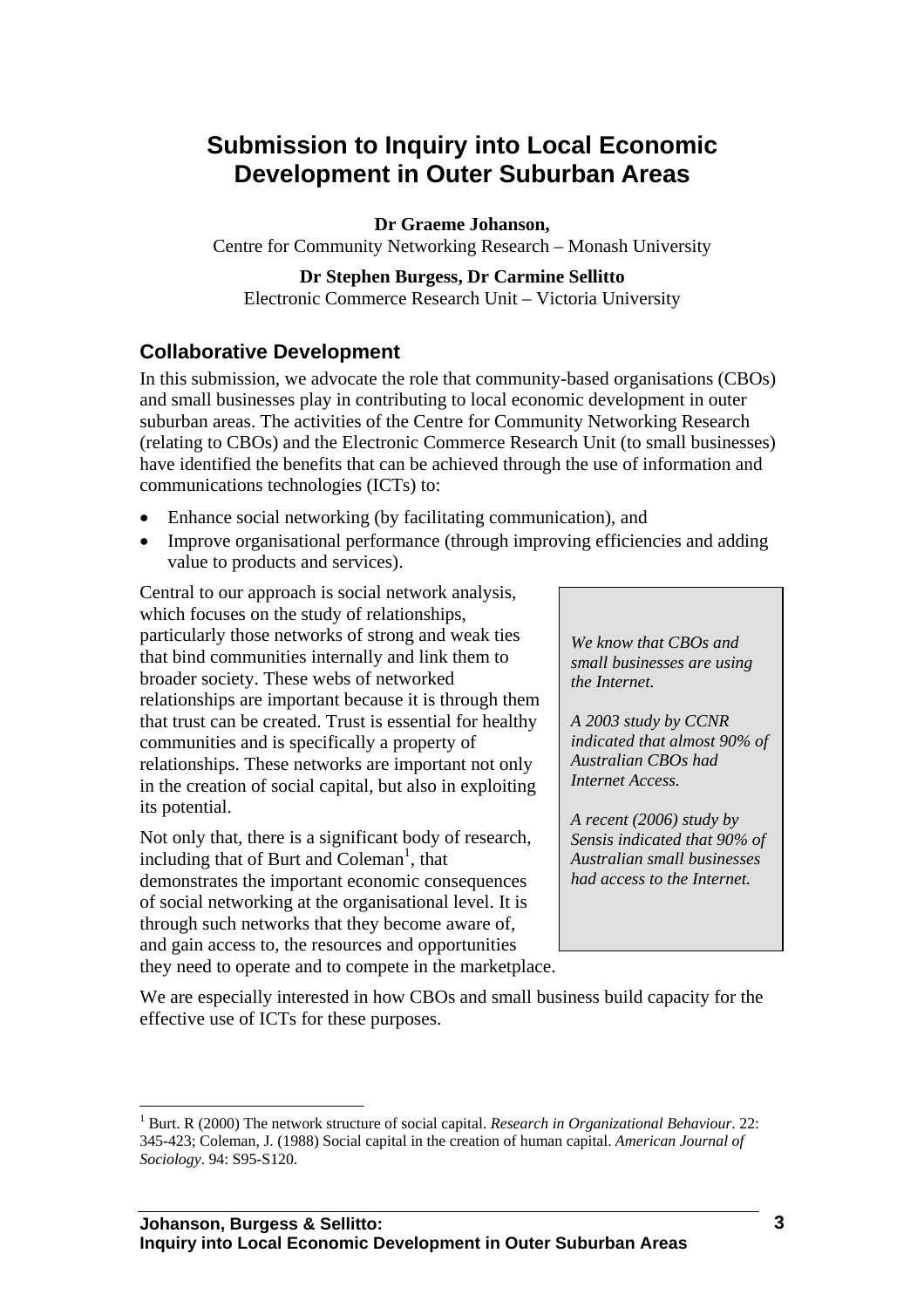Small businesses and community-based organisations face similar barriers to the successful use of ICTs. One of the most significant barriers is how to build capacity for the use of these technologies with constraints of limited resources and time.

CCNR and ECRU recently conducted a study that examined capacity-building in small businesses and CBOs in two outer suburban regions of Melbourne - Casey and Wyndham. Our findings indicated that both CBOs and small businesses generally use an unplanned approach ('informal networks') to build capacity to support their use of ICTs. In the case of small businesses, this involved being self-taught, or relying on support from families and friends. In the case of CBOs, the informal networks consisted primarily of their member base, with some support also provided by peak bodies, family and friends. For both groups, there was evidence to support what other studies tell us, which is that the ability to build capacity for the use of ICTs is limited because of lack of resources.

So these networks have a dual function. They can increase social capital and serve as a vital source for building capacity for CBOs and small businesses.

Our research has informed us that small businesses and community-based organisations are extremely diverse in nature. Applications of ICTs are often driven by one or two individual 'champions' within an organisation. Solutions that attempt to treat small businesses and CBOs as generic groups are fraught with danger as these champions will quickly dismiss them as being irrelevant to their particular situation.

**This has implications for policy makers (such as local governments) to provide the infrastructure and environment to support affordable, available and qualified ICT support for small businesses and CBOs and then advertise its availability to them. There is currently a policy void and framework gap, which means that small business and community stakeholders have little guidance as to how to manage the complexities of ICTs. The support systems, where available, are generic and not tailored to support local and individual organisational needs.** 

In this submission we will present:

- A brief description of the activities of CCNR and ECRU and how they are relevant to this submission.
- A summary of a recent submission by CCNR to the Parliamentary Inquiry into Building New Communities.
- A summary of findings from our recent study of outer suburban areas in Melbourne.
- Some actual success stories related to the use of ICTs by small businesses and CBOs.
- Some examples of the barriers that small businesses and CBOs face.
- Our recommendations to the Inquiry.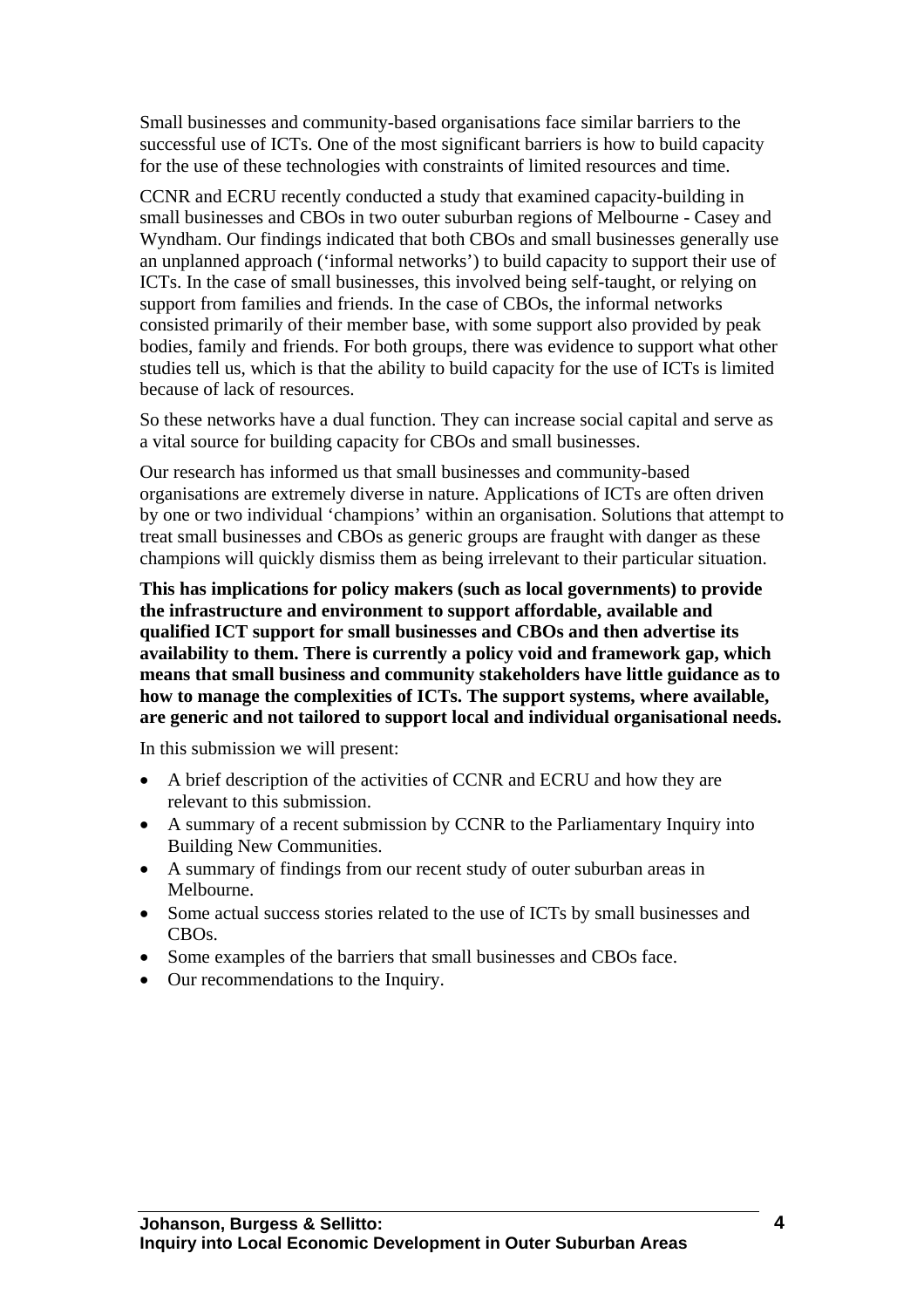# **CCNR and ECRU**

The Centre for Community Networking Research at Monash University has been in operation since 2000. Since that time, CCNR has undertaken projects dealing with:

- Connections between local governments and CBOs.
- Collaborations in all levels of government, business and communities to improve community development through the use of ICTs.
- Growing populations and their links to ICT growth.
- Strengthening communication which allows social capital to improve, and leads to strong networks. This is important as networks in the outer suburbs are new and therefore 'brittle'.

The Electronic Commerce Research Unit at Victoria University has been in operation since 1999. Much of the Unit's activities have revolved around research into the use of ICTs by small businesses, particularly in the tourism area. Over recent years there has been increased reliance on ICTs by small businesses, including rapid adoption of Internet technologies. The Unit's research has identified a general reliance on informal networks by small businesses to build capacity for the use of ICTs and the barriers they face in doing so. Additionally, Social Network Analysis is a research interest area of the Director of the Unit, Prof Michael McGrath.

Together these two research centres are focussing on relationships between small business and communities.

# **Our Track Record: Inquiries into Building Communities**

CCNR has made submissions to other government inquiries and investigations, mainly about community development and the improvement of social capital generally. It was directly involved with the federal Department of Foreign Affairs and Trade in submissions, along with the official Australian delegation, to the World Summits on the Information Society in Geneva in 2003 and in Tunis in 2005. Dr Johanson has also served on the Advisory Board of the Access Branch of the Department of Communications, Information Technology and the Arts, as an external expert adviser. CCNR has also been fortunate to receive government funding for a number of community informatics projects.

Recently attention has turned to the important role of small business alongside local government, and community-based organizations, in Port Phillip, Wyndham and Casey. This trend towards new types of relationships can also be observed internationally (CCNR is working with Monash South Africa and the Japanese Institute for Knowledge Science, on comparable projects).

The focus of this Inquiry is specific, and related to our research discussions with Whittlesea and Hume about the significance of small business for community development in their growth corridors. As can be seen from the next section, we have found that networked relationships require careful nurture. Based on prior work, we can safely assert that community building occurs where small business and community-based organizations:

- Increase their level of interaction,
- Transform public spaces to take advantage of shared technologies,
- Encourage partnerships ('Isolation is deadly'), and
- Jointly create new opportunities for collective action.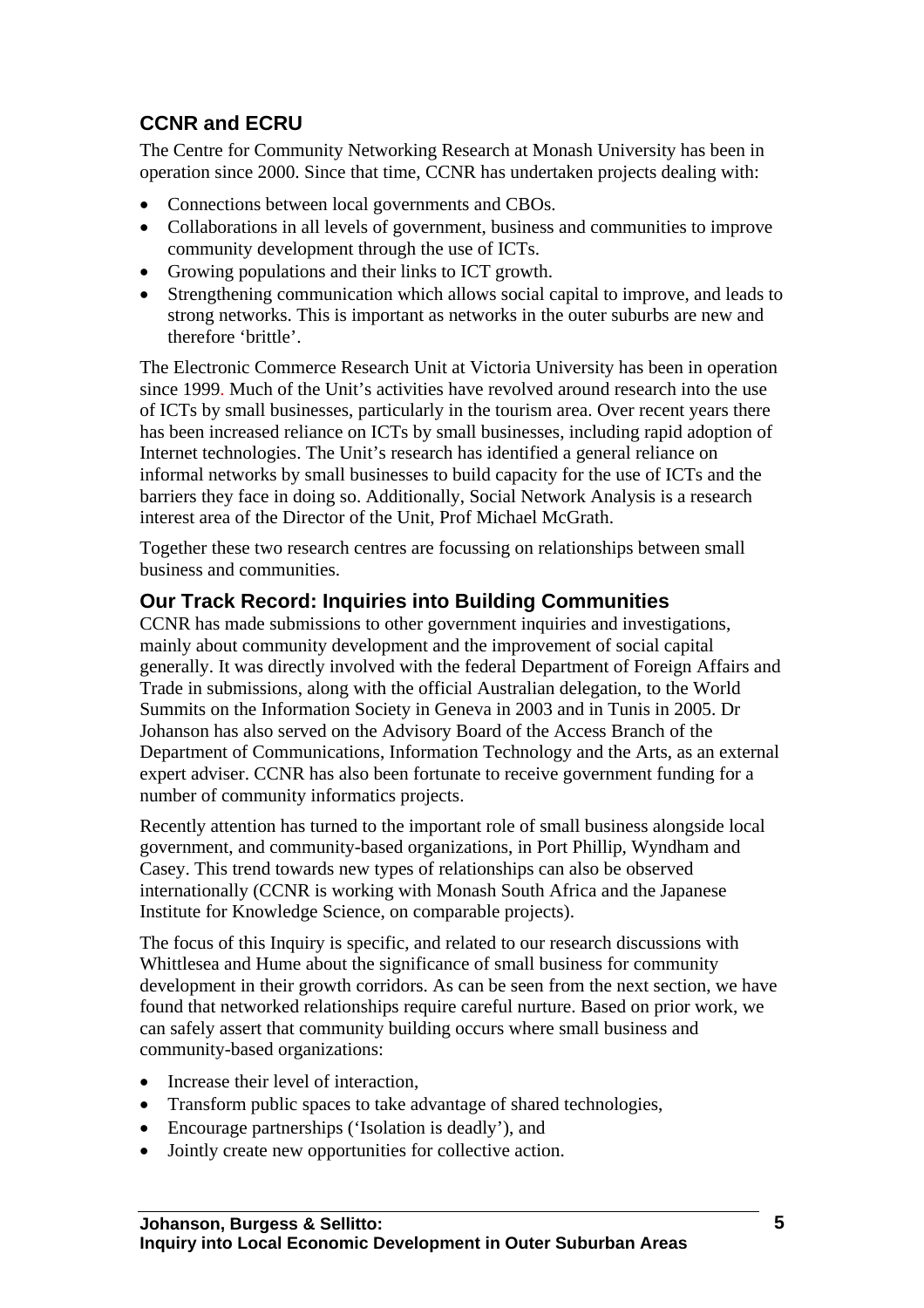# **Recent Research**

This section summarises the findings from a 2006 study. CCNR and ECRU investigated the networks formed by micro/home businesses and CBOs and their approaches to capacity building. It is particularly relevant to this submission as we examined two areas representing outer suburbs of Melbourne.

We aimed to target two areas that could be 'engaged' by our universities. In the case of Monash University (in the eastern suburbs of Melbourne), this area was Casey. In the case of Victoria University (western suburbs), the area was Wyndham. In both cases the regions could be described as 'outer suburban' areas of Melbourne. The study involved in-depth interviews with 18 small businesses and 14 CBOs, split evenly between the two regions.

Our findings indicated that:

- It seems that there are still infrastructure issues in some places in relation to access to broadband connections. Even so, broadband connections were popular in small businesses and CBOs. CBOs seemed to rely heavily on whatever type of connection was available in the home of a prominent (usually committee) member.
- Both small businesses and CBOs rely on informal networks to build capacity for the use of ICTs, a fact which is supported by other studies. In the case of the small businesses, it is mostly informal networks (such as family and friends), but there were indications that external expertise was sought on some occasions. In relation to CBOs, their 'informal' network was mainly amongst their member base, although there was some evidence of centralised support from peak bodies. Again, there were a few, limited situations where paid, external support would be sought and, as with small businesses, some ICT users were self-taught. Note that for both groups there did not appear to be a planned approach to building capacity in ICTs.

### **Building Capacity**

*A CBO involved in placing migrants into the workforce commented that it did not have an internal IT expert. Instead whichever employee has the most IT knowledge is labelled the 'expert'. The CBO stated: 'His position as IT expert will be replaced when someone else is decided to be expert'.* 



### **Broken Promises**

*When the owner of a bicycle store was considering locations to set up his business, one of the key considerations was access to broadband. Initially he was under the impression that the retail strip he is located on would have access to broadband. However, after setting up shop he was told that there was "not enough space for him on the exchange". There are other stores along the strip with broadband access, for instance the large hardware store has broadband. The owner was told that he would have to wait until November 2011 for a broadband connection. As a result he has to use a dial-up connection that is slow, and he commented that this impacted on the types of activities he can perform online.*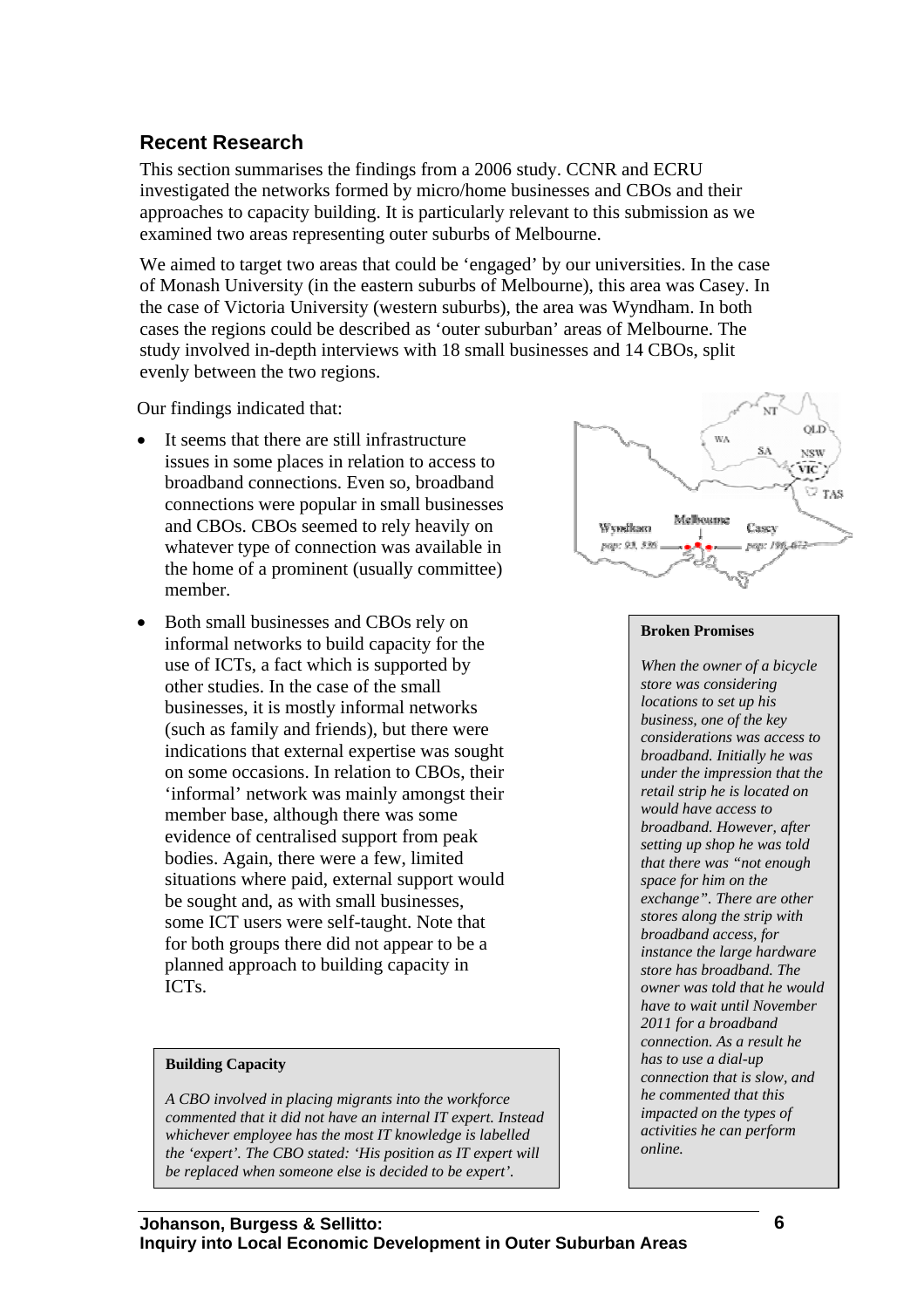# **Some Success Stories**

In this section we present some successful and innovative applications of ICTs by small businesses and CBOs to highlight the factors that lead to their adoption.

### **Casey-Cardinia Library and Parents**

*Casey-Cardinia Library promotes programs such as parental groups, business services, story times, writing programs for youth and book discussion via its website. There is also an online book group which they are thinking about turning into a blog. When deciding on which programs to offer they examine the demographics for the area. For instance, it was determined that Casey has the highest ratio of young people (aged under 12) in all of Victoria– so based on this they decided to offer a parenting group, which was a great success.*

#### **Home Based Businesses and ICTs**

*Home-based businesses (HBB) constitute a significant proportion of all businesses in Victoria. An important factor in the recent growth in HBB is associated with the rapid improvements in ICT that sees many of them using the technology as their primary communication medium. In a study that examined the interaction of local government and HBBs, an emerging form of preferred communication between these groups was use of a permission-based electronic newsletter. The newsletter for Councils allowed them to promote important business events and services in a timely, costly and relevant manner.*

#### **Small Business Capacity Building**

*A manager of a photo store indicated that he had used a Victoria University course on how to use MYOB. To find out about this course he contacted his local Council. This manager was quite enthusiastic about any type of local capacity building initiative, whether it is from Council, CBOs or universities.* 

#### **Common Themes**

- *Easier communication*
- *Capacity building*
- *Cooperation between stakeholders*
- *Innovative, inexpensive solutions to add value and/or improve efficiencies*

#### **Local Residents and Yahoo Groups**

*A Residents Association has set up a Yahoo group for its committee to communicate and share information. This is a closed user group, so just committee members have access to this online group, and this had "made communication easier and more transparent within the organisation". Committee members also have contact via email with Council, the Victorian Government and the local State Member.* 

### **Brisbane City Council Study**

*In 2002 CCNR conducted a consultancy for the Brisbane City Council that examined innovative ways that community and business groups were using the Internet. The study identified a number of common patterns that emerged amongst innovative web users:*

- *There is usually a 'champion' (often the developer) within the organisation that 'adopted' the website.*
- *Costs are generally low as the developer puts a great deal of volunteer time into its upkeep.*
- *The developers build their own skills to maintain the site as they are needed, but recognise this as vital to the site's ongoing development.*
- *The community organisations identified the benefits of websites to them as:*
- *Increased capacity to achieve their mission.*
- *Potential for increases in membership, sales, sponsorships and/or funding.*
- *Improved profile.*
- *Member retention.*
- *Improved efficiencies and effectiveness.*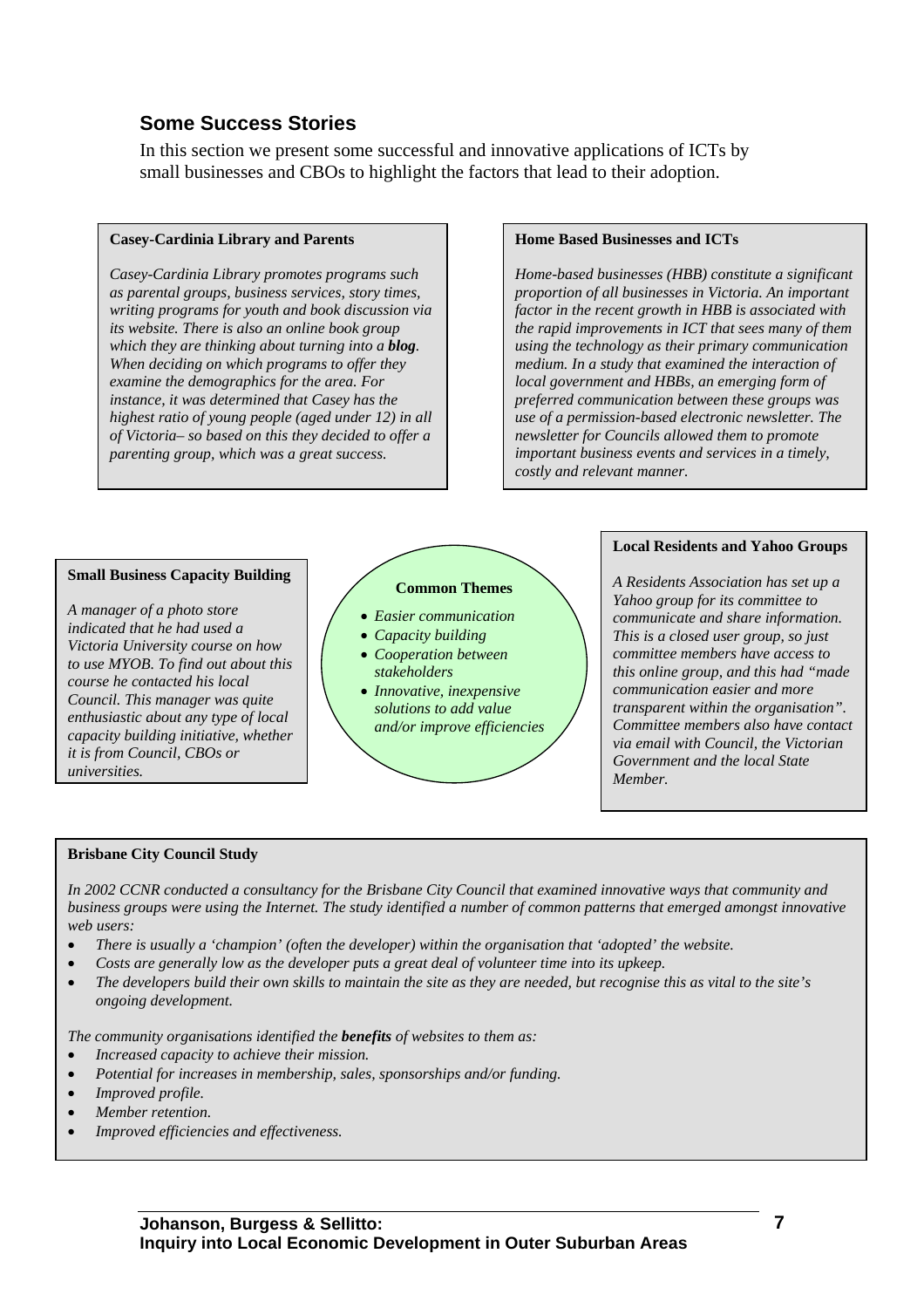# **Barriers**

Our research tells us that small businesses and CBOs face similar barriers to the use of ICTs. In addition to these barriers, many organisations face difficulties in gaining access to the ICTs they need due to limited infrastructure availability.

#### **A need for fast connectivity**

*A website development SME indicated that it has an ADSL connection in its home/office. However, it was a struggle to get this up and running - it took years to have access to ADSL. The interviewee believes this is because of the new estates in the area and as a result the older part of town suffers. The interviewee continued to say that the business not having access to cable is an issue, it holds them back. "Cable is more beneficial for us…. more efficient ....instead of taking a few minutes to upload something we could do it in a shorter time".* 

#### **IT phobia**

*An art/frame store owner indicated that he would never use the Internet. "Why should I"? He suggested that he does not believe he is missing out on anything. When people send him an email he said he calls a friend who reads the contents of the email to him. He also stated:* 

*"I have the best computer in the world, my brain and my arms, and when the system goes down my computer keeps working".* 

#### **Typical barriers**

- *Limited capital*
- *Lack of ICT skills*
- *Lack of time*
- *Short-term or no planning*
- *Failure to understand the benefits of ICTs*

#### **Brisbane City Council Study**

*One interesting observation from this study was that CBOs felt that that there was only so much that they could do with their websites before cost became a major barrier. The move to e-commerce capabilities was identified as a barrier because of the potential cost.*

#### **Speed Learning**

*A tourism operator suggested that due to the high level of IT interaction required with the tourism industry, she has had to learn to become IT literate relatively quickly, despite no previous knowledge in the area. She explained 'what you need to remember is that I learned to write using a quill and slate'. The owner attended a small TAFE course in ICTs, but mostly she has learned through trialand-error on the job. She considers herself as Internet and computer literate as she needs to be for her job.*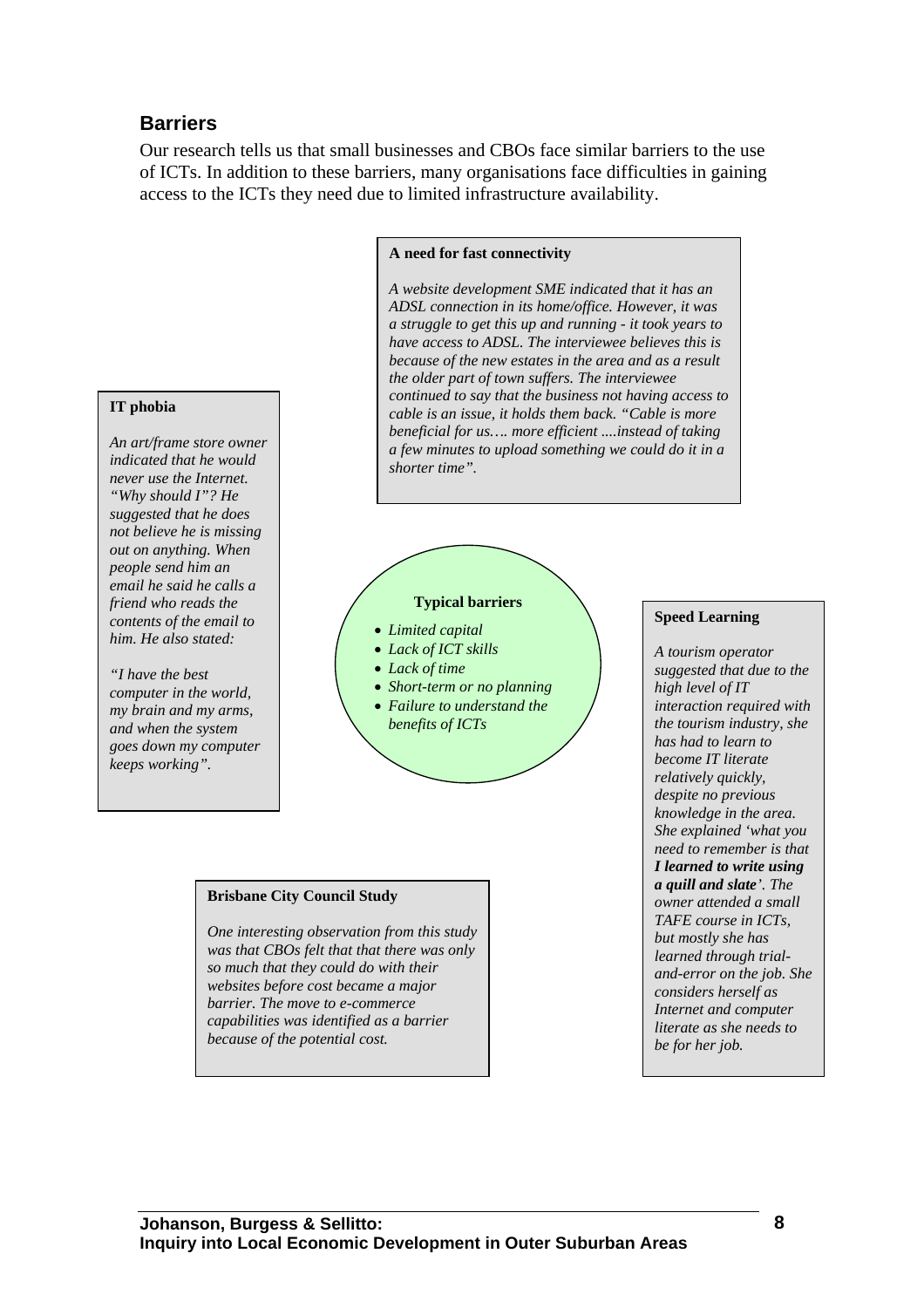# **Recommendations**

In this section we provide recommendation to the inquiry committee. The recommendations will be discussed as per the committee's terms of reference.

# **1. Local community development programs**

Local community development is a pre-condition of a strong local economy. Many of the programs described earlier as **Success Stories** outline the benefits of strong local community development programs based around ICTs.

## **2. Barriers to local economic development and how these can be addressed**

We have suggested that social networking can contribute to social capital and that small businesses and CBOs often rely upon these networks to support their use of ICTs. Effective use of ICTs can contribute to improved efficiency, performance and communication in (and between) small businesses and CBOs. Small businesses and CBOs face many common barriers to the effective use of ICTs – these mainly related to a lack of time, money and the skills necessary to employ them.

**There is almost a 'Catch-22' situation evident with the use of informal networks to build capacity in CBOs and small businesses. Small businesses and CBOs rely on informal networks to build capacity for the use of ICTs, but ICTs can help to facilitate and strengthen informal networks. This causes confusion amongst these groups as no obvious launching point is evident.** 

Additionally, certain groups within the community (such as the elderly and indigenous groups) are marginalised in relation to the use of ICTs. In the Conclusion to this submission, we suggest how a strategy revolving around a framework (the *LIAISE* framework) designed to guide ICT application and use across Australian civil society, could tackle these impediments.

## **3. Incentive arrangements for industry and respective responsibilities for each tier of government**

The Commonwealth Government, through its Department of Communications, Information Technology and the Arts, is aware of the need to provide assistance in capacity building for the use of ICTs, and has commissioned a study, to assess the possibility of establishing a national non-profit ICT coalition (NNIC), with a view to developing the information and communications technology capacity of Australia's non-profit organisations (see the NNIC section of [www.communIT.info\)](http://www.communit.info/). That study is currently being conducted by a consortium involving Monash University's CCNR, and the consultations and survey being undertaken as part of that process are finding strong support for such an ICT capacity building organisation, especially if it can identify gaps in available services and act as a broker to bring relevant organisations together while making the most of local connections.

One example of a State Government initiative that operates at the local level is the StreetLife program that aims at fostering a positive small business environment through practical engagement. Through this program one municipality (Stonnington) was able to identify the needs of its home-based businesses that led to the formation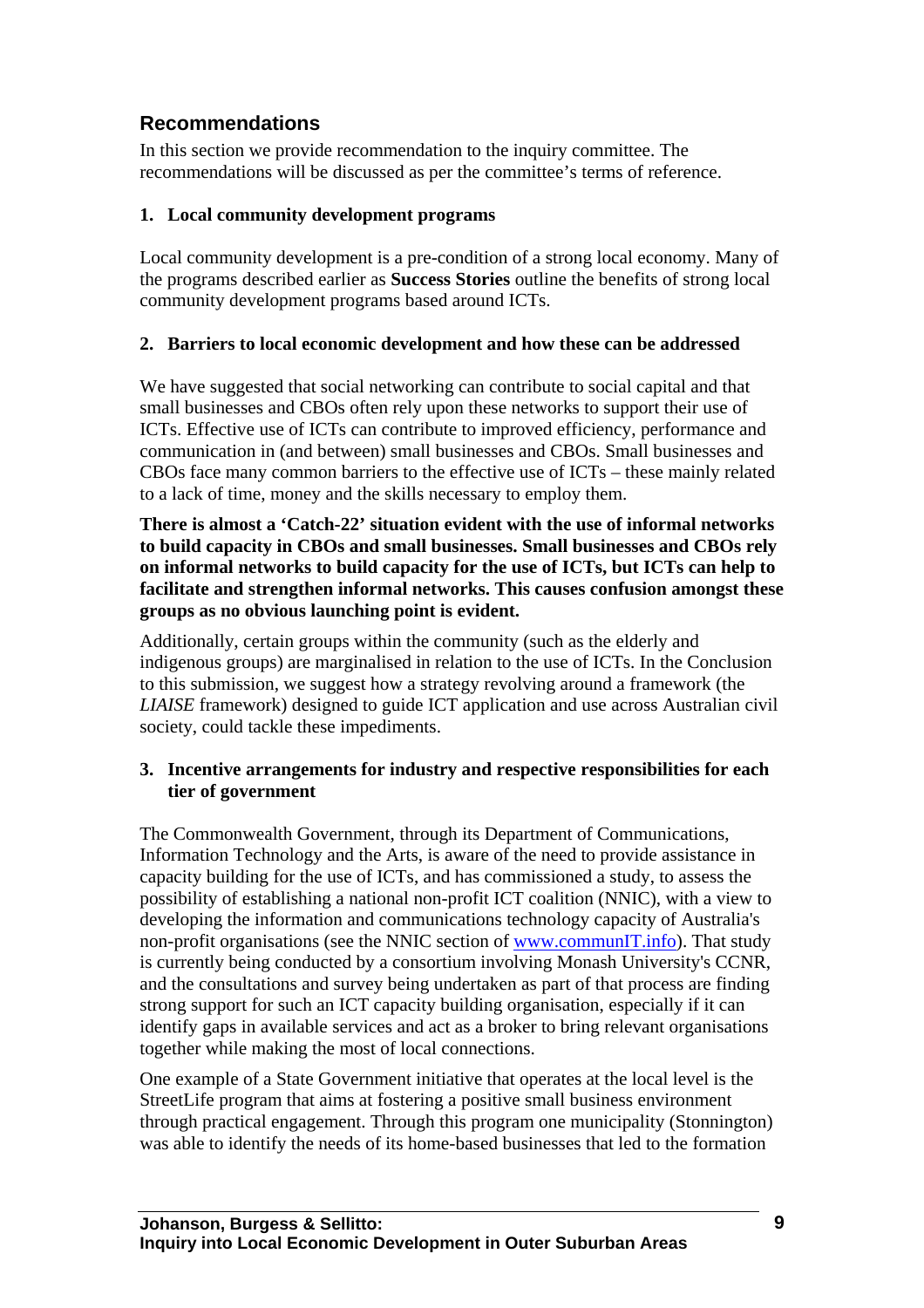of a small business group called Home Based Inc. This group's activities include business breakfasts, seminars, educational forums, website presence and networking events. Consequently, the Council is able to promote local interests by funding activities through a local home-based business community. This strategy builds on existing informal business networks that can result in closer ties between collaborating members. An important aspect of this self-administrating group is that e-government type activities are offered via their website and used to engage local small business membership. The Council's approach gives ownership of the website to the local home-based businesses, allowing them to run as an autonomous unit reporting to Council.

### **4. Council local economic development units and the assistance that they provide**

Many Victorian Councils direct their economic development unit to promote services to small business through a number of different supporting offerings and services. This support level can take the form of:

- The provision of services such as business breakfasts, seminars, educational events and networking/social occasions. Moreover, council is aware of the isolation factor that many small businesses experience and tends to use the business networking sessions to help overcome this.
- Promoting Council venues as a quality space for exhibitions, events and corporate functions.
- Publication of an online Business Directory providing access to a listing of local community groups and businesses. Some Councils also will provide free website space allowing a business to have a cyber presence without associated implementation costs.

### **Websites as windows**

*A book keeper suggested that in the future, should she decide to expand, she would list assistance with website creation as one way that Universities or Local Councils could be of support. She also suggested that if the Council could create a free online advertising directory, then that would also be useful.* 

- Offering programs that include business specific (such as taxation, marketing or use of ICTs) sessions that facilitate information exchanges, provide technical training; and allow networking opportunities.
- Subsidised business incubator initiatives that provides professional-level office or factory space for businesses.

For instance, Whittlesea Council recently entered into an agreement with Lend-Lease to roll out fibre-optic cable in the Broadmeadows area. However, they took the initiative beyond this by providing assistance to local businesses in the form of group and individual training – to build capacity for the effective use of broadband services in the businesses.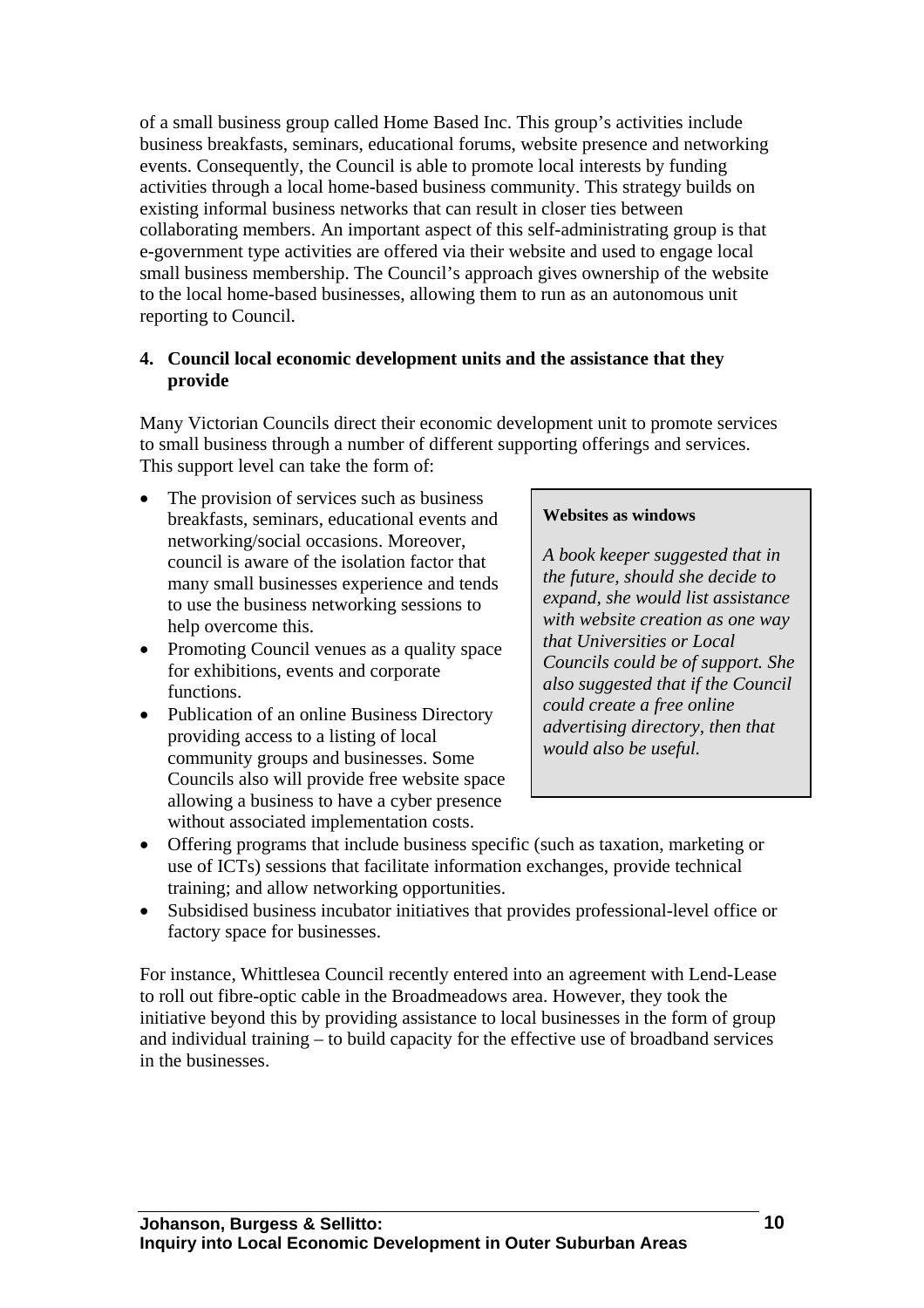### **5. How councils and government at all levels can encourage economic development, enhance and promote employment opportunities and attract new investment**

Please refer to the **Success Stories** (presented earlier) and the response to Incentive arrangements for industry and respective responsibilities for each tier of government (Point 3).

### **6. Export based operations and opportunities in outer suburban areas and options to encourage growth**

Many manufacturing businesses are based in the outer suburbs. Export businesses in these regions rely greatly on transport infrastructure and other support services for the delivery of their goods. We also know that they rely on relationships with other supply chain customers. ICTs can support networking between business partners by facilitating communication between them (via email, videoconferencing and so forth) when it is not always possible to meet face-to-face. Additionally, it can help to facilitate transactions through modern forms of electronic data interchange (EDI), so that valuable transactional information does not need to be entered repeatedly by the various parties involved with logistics. A study conducted for the Asia Pacific Economic Co-operation in 2002 by Victoria University revealed that small export businesses, especially those that exhibit entrepreneurial characteristics, will look to support from government for capacity building and to provide the necessary infrastructure to support their activities.

### **7. New and emerging sectors and how they can assist economic development in outer suburban areas (include innovative examples of business incubators, home based businesses and social enterprises)**

One significant emerging sector is that of the 'virtual' business. The capacity for almost anyone to start an online home-based business with international reach on E-Bay or Amazon is just the beginning. Ultimately such entrepreneurship will thrive only within a richly knowledge-based local culture in which the partnership of business, community and government is a sustained and sustaining reality.

There are important lessons to be learned from local communities as far apart as Sweden and Vietnam. For Sweden, the respected Global Information Technology Report  $2004$  $2004$ - $2005<sup>2</sup>$  reveals a picture of local communities saturated with ICT expertise, and an intense willingness to use and experiment with ICTs. *Newsweek*  (January 2006) described Sweden as 'a high-tech nirvana populated by fit armies of Internet explorers and early adapters unafraid of the next new thing.' In Sweden vigorous 'top-down' initiatives by government at all levels has been matched by comprehensive engagement with ICT from the grassroots level, in both the business and community sectors:., 'Swedes integrate ICT in everyday life, work and business<sup>3</sup>[.](#page-10-1) In Sweden the virtuous cycle of ever-increasing social and productive capacity capitalising on ICT is well and truly in place. In Vietnam it is just starting to

<span id="page-10-0"></span> 2 Dutta, Soumitra and López-Claros, Augusto (2005), *The global information technology report, 2004- 2005 : efficiency in an increasingly connected world*, New York : Palgrave Macmillan/INSEAD. ISBN 1403948003.

<span id="page-10-1"></span><sup>&</sup>lt;sup>3</sup> ISA Sweden (2006), *Swedish ICT*, Available at:

[http://www.isa.se/upload/english/Presentations/ICT\\_Sweden\\_2006.ppt](http://www.isa.se/upload/english/Presentations/ICT_Sweden_2006.ppt)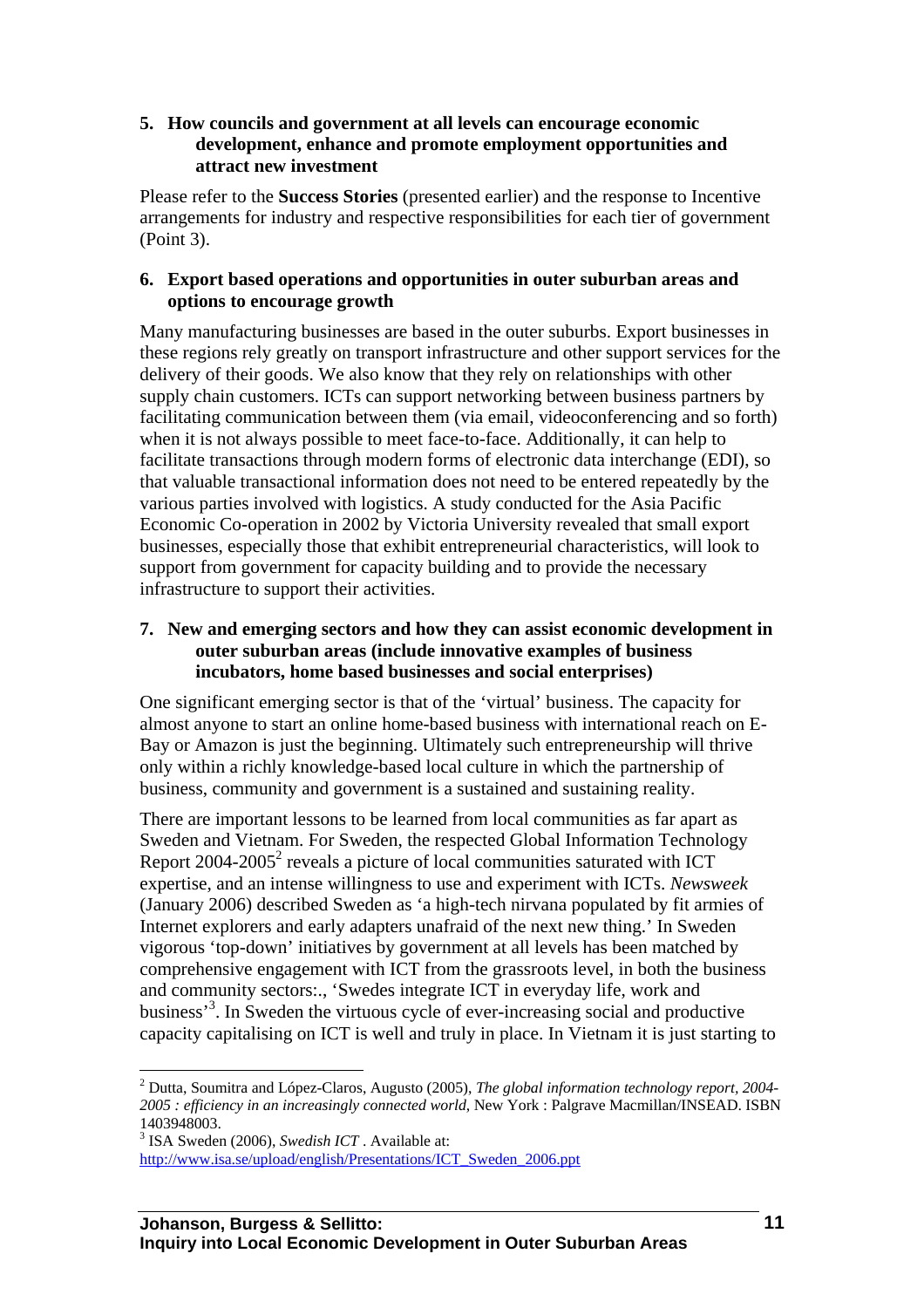happen. A case history in a current CCNR project on ICT and sustainable development in Vietnam (researcher Tuyen Nguyen) is the 500 year old pottery village of Bat Trang, 10 km east of Hanoi. Bat Trang is home to many small businesses using indigenous knowledge to create ceramic products of 'harmonious and unique designs, patterns and glaze, which are strongly imbued with national identity'. These businesses have embraced new production technologies as well as ICTs. The Internet is increasingly their market place, contributing to annual exports to Europe, US, Japan, South Korea, Australia valued around 13 million US dollars<sup>[4](#page-11-0)</sup>.

Although governments at all levels in Vietnam encourage such enterprise the extent and scale of its engagement is nothing like that of Sweden. The common denominator is that a culture of 'give it a go' has crossed a magic threshold, where 'everyone' is doing ICT, and doing it successfully – with manifest benefit to local social and economic life. As Richard Florida  $(2004)^5$  $(2004)^5$  has argued in many of his works, such communities turn around the notion of 'brain drain' and are characterized by 'brain draw'. They are places where creative, enterprising people are happy – and that happiness translates into prosperity at many levels as people demand and receive the services and amenities of a flourishing, successful community.

In Australia this can happen also. As indicated elsewhere in this report, there are notable success stories. Broadmeadows and Ballarat are probably somewhere between Bat Trang and Borås. Without doubt, Australia and Vietnam will only become like Sweden only with a comprehensive and sustained commitment to facilitation by governments at local state and national levels – and this commitment needs to be expressed mainly in the form of state-of-the-art infrastructure matched by excellent education and training, lifelong, both formal and informal. Arguably local government needs to the most proactive of all in making things happen for their areas, so that action at the state and federal levels can have a direct, efficient local impact.

### **8. National and international initiatives**

A basic consideration is whether the types of requirements for local economic development in outer urban areas in Victoria differ greatly from other areas. We argue that the issues are similar worldwide, and that local government, local businesses and local community-based organizations are in the best position to collaborate to solve shared problems by working together.

Among the various Civil Society families recognised by the World Summit on the Information Society are: NGOs; Cities and Local Authorities; Creators and Promoters of Culture; Networks and Coalitions; and Multi-stakeholder Partnerships ([http://www.itu.int/wsis/basic/faqs.asp\)](http://www.itu.int/wsis/basic/faqs.asp). Together government, business and civil society in communities help to create social capital – the combined value of all the resources available within social groups, such as communities, families, firms, social clubs, as well as the networks of mutual support, reciprocity, trust and obligation associated with them. Now increasingly around the globe, companies, governments and civil society are asking what users of ICTs need most, how local groups might be assisted in effective use of ICTs, and whether it can be designed and structured to

 $\overline{a}$ 

<span id="page-11-0"></span><sup>4</sup> *Battrang Ceramics Online* (2006). Available at:

[http://www.tradekey.com/profile\\_view/uid/227067/BCO-JSC.htm](http://www.tradekey.com/profile_view/uid/227067/BCO-JSC.htm) [5](http://www.tradekey.com/profile_view/uid/227067/BCO-JSC.htm)

<span id="page-11-1"></span>Florida, Richard (2004), 'Creative class war', *Washington Monthly*, Janurary/February. Available at: http://www.washingtonmonthly.com/features/2004/0401.florida.html#byline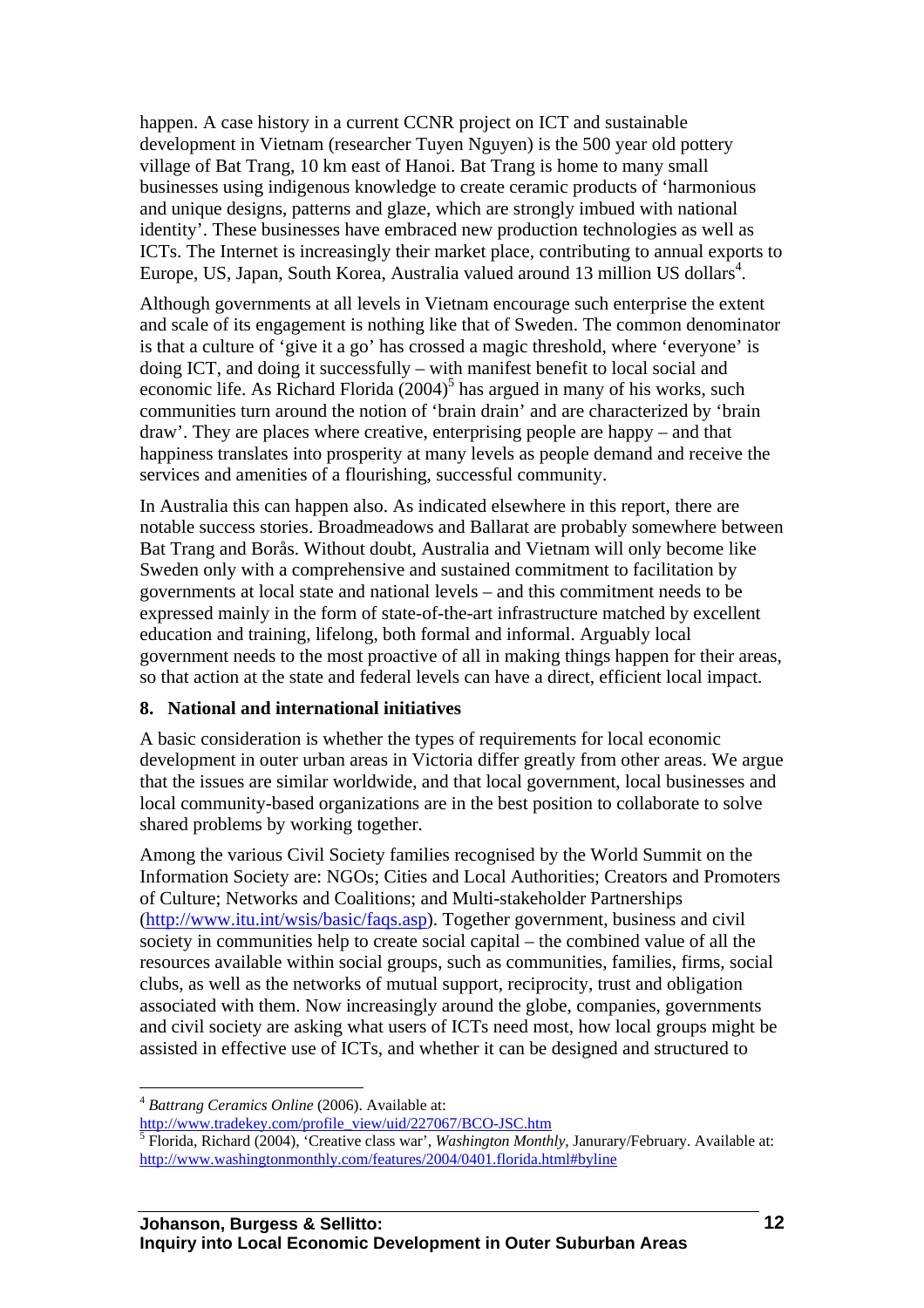match commercial, social and informational needs better. The emphasis is now on effective use.

# **Conclusion/Summary**

In this submission we have examined the role that community-based organisations and small businesses play in contributing to local economic development in outer suburban areas, particularly through the use of ICTs to enhance social networking and improve organisational performance (through improving efficiencies and adding value to products and services).

We believe that it is vital that small groups – businesses and community organizations - must be consulted about their most pressing ICT needs, not told what they must have. The local and global challenge is the same: to evolve a systematic model for detecting ICT needs on a scale from local to international, and articulate these so that solutions can be found by government (local, state and national), by business, by regional or international organisations, or by some or all of these stakeholders acting together. Piecemeal, 'one size fits all' solutions have been found to be of little value to small businesses and CBOs, who do not see their worth to their particular organisations. These organisations need to be supported in a way that allows them to use ICTs in a manner that can support their *individual* operations.

The growing trend towards ICT-enabled home-based businesses needs to be recognised. Home-based businesses could form an important incubator network for identifying new ways that ICT deployment can contribute to economic and social well-being. Urban connectedness is developing, via home business, and home schooling. State and local government as a sector needs to become more involved in developing the knowledge society. It needs to acknowledge growth in local use of ICTs, and provide supportive services for it.

Local government can be used to audit local needs and a national body can collate the findings. There is much hidden ICT activity that can only be uncovered by a systematic search and analysis. Many small businesses and communities undertake informal, innovative low-technology projects on a shoestring with little fanfare. While maintaining their traditional roles in providing physical services to their ratepayer, local government is becoming ever-more knowledge intensive in what they do and how they do it. Thorough research would uncover the optimal models for state and local government engagement in the knowledge economy.

To achieve best results for outer urban growth in relation to ICT requires clearly identifiable, effective and stable government agencies specifically to identify and collate business and civil society needs, and organise whole-of-government and intergovernmental action to facilitate the meeting of those needs. We recommend the use of the LIAISE Framework (see next section) to codify all Government Civil Society Standards for ICT implementation and use. Government must ensure that these are sustainably implemented through an appropriate combination of government, business and community action. There needs to be a marked increase in the amount of interaction in existing intergovernmental forums -- the Online and Communications Council, the Local Government and Planning Ministers Council, and the Cultural Ministers Council -- in relation to ICTs and community development. Governments need to foster intensive and frequent communications between these groups and international agencies.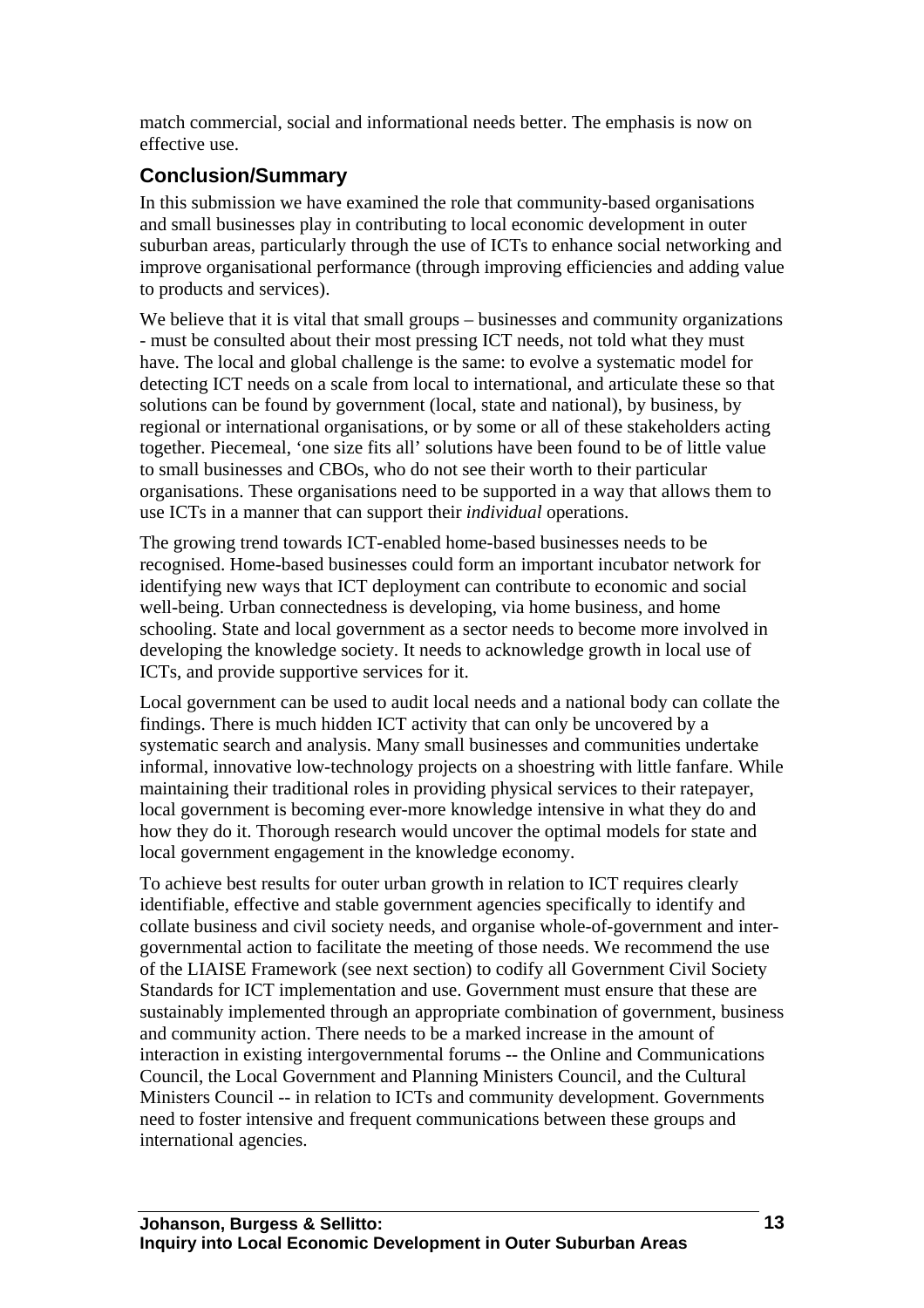## **The LIAISE Framework**

A recent report prepared for the Australian Government Department of Communications, Information Technology and the Arts<sup>[6](#page-13-0)</sup> (Schauder et al. 2005) centred upon the development of a draft information economy strategy for Australian civil society. The report suggested that (p.2):

*There is much that the effective use of Information and Communication Technologies (ICT) can do to strengthen the capacity of civil society to carry out its roles, ranging from local sports clubs and neighbourhood houses to international emergency aid.* 

In addition to calling for government to listen and respond to the 'diverse voices' of Australian civil society, the report suggests the "on-going development of standards to guide ICT application and use across Australian civil society". These are represented as the LIAISE framework (Literacy, Information and Content, Access, Infrastructure, Support and Evaluation). A brief description of each aspect of the framework follows. Each aspect needs to be in place to ensure successful use of ICTs in a particular organisation.

- Literacy.
	- o Knowing how to access ICTs.
	- o Knowing how to use ICTs.
- Information and Content.
	- o Knowing how to finding information using ICTs.
	- o Being able to communicate using ICTs.
	- o Delivering content using ICTs.
- Access.
	- o Having the resources to access ICTs effectively (capital and time).
- Infrastructure.
	- o The Infrastructure in place to access ICTs (such as cables and so forth for Internet access).
- Support.
	- o Technical support services for ICTs,
	- o Knowledge support services for ICTs (knowing how to set up, use, and maintain systems), or
	- o Contracted support services.
- Evaluation.

 $\overline{a}$ 

o Knowing how to evaluate the success of ICTs.

<span id="page-13-0"></span><sup>&</sup>lt;sup>6</sup> Don Schauder, Graeme Johanson, Tom Denison, Larry Stillman, Centre for Community Networking Research, Monash University, *Draft Information Economy Strategy for Australian Civil Society*, produced for the Australian Government Department of Communications, Information Technology and the Arts (DCITA) as an input to the 2nd World Summit on the Information Society (WSIS2) and to the strategic agenda set in Australia's Strategic Framework for the Information Economy 2004-2006: Opportunities and Challenges for the Information Age, through consultations by The Roundtable for Australian Civil Society (RACS), facilitated as a commissioned research project by the Centre for Community Networking Research (CCNR), Monash University, in collaboration with the Foundation for Development Co-operation (FDC), April 2005.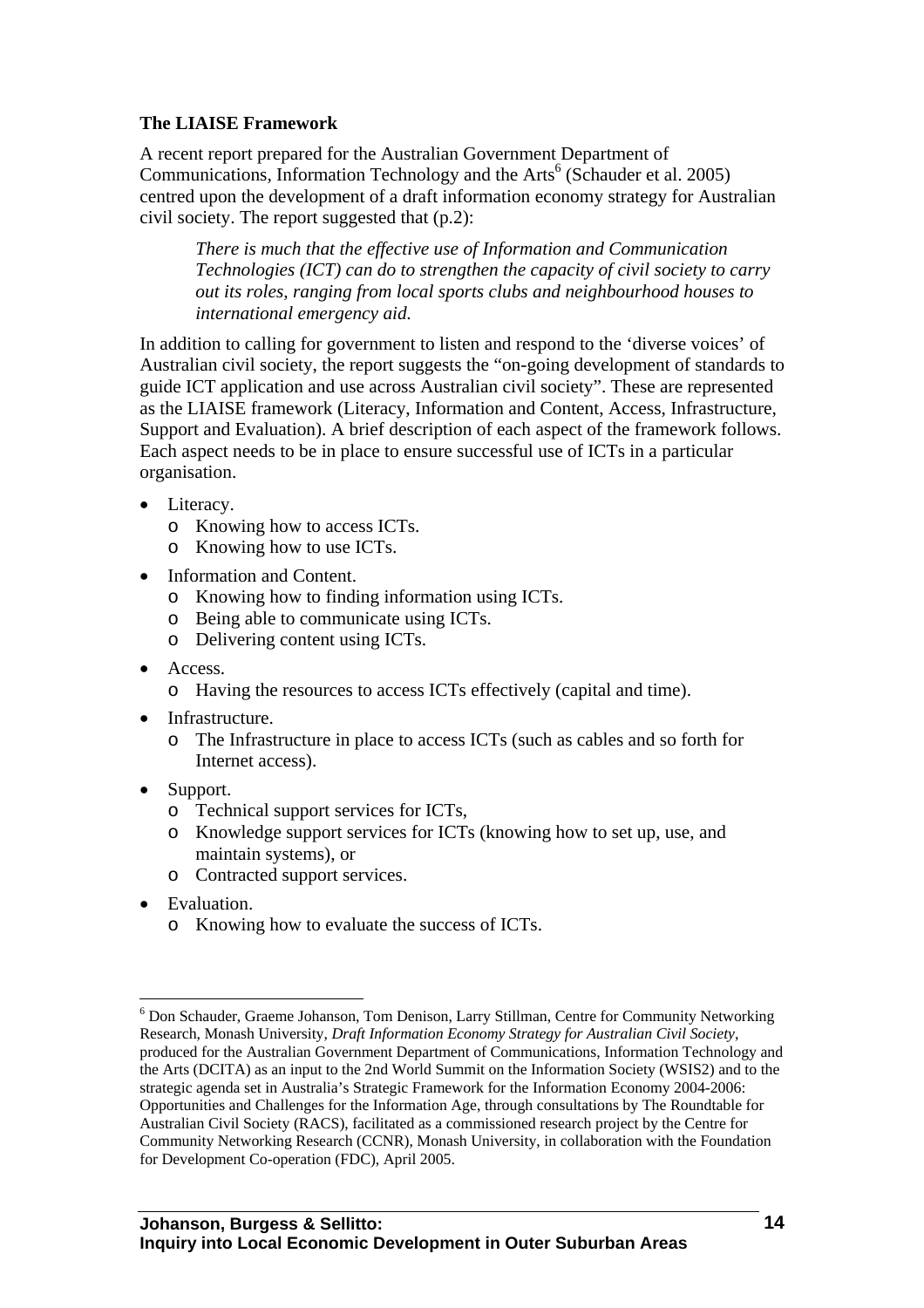

A critical aspect of the LIAISE framework is *infrastructure* (such as appropriate cabling for broadband and so forth). This is usually put in place by initiatives from governments and/or large corporations. However, proper *access* to ICTs requires to more than having a reliable infrastructure. Small businesses and community-based organisations need to have *literacy* in relation to how they can effectively use ICTs and have the necessary *support* available in cases where the skills they possess are inadequate. Typically, these organisations have turned to their informal networks for these forms of support – sometimes amongst themselves but often through family and friends - where the advice available is not always of the highest quality. When appropriate access to ICTs is available, small businesses and CBOs can turn their attention to particular applications of ICTs (*information and content*) and develop appropriate *evaluation* techniques to assess the impact they have on their organisations.

Government, especially local government, have a responsibility to not only ensure that the adequate ICT infrastructure is available (and we have seen that this is still a problem in some outer suburban areas), but that adequate support facilities are available for small businesses and CBOs to build capacity to use ICTs effectively (this is not a problem restricted to the outer suburbs).

We urge the committee to recognise the role that ICTs play in local economic development in outer suburban areas, and encourage adoption of a framework, such as the LIAISE framework, by which local and other levels of government can develop co-ordinated policies to facilitate the use of these technologies in small business and community-based organisations.